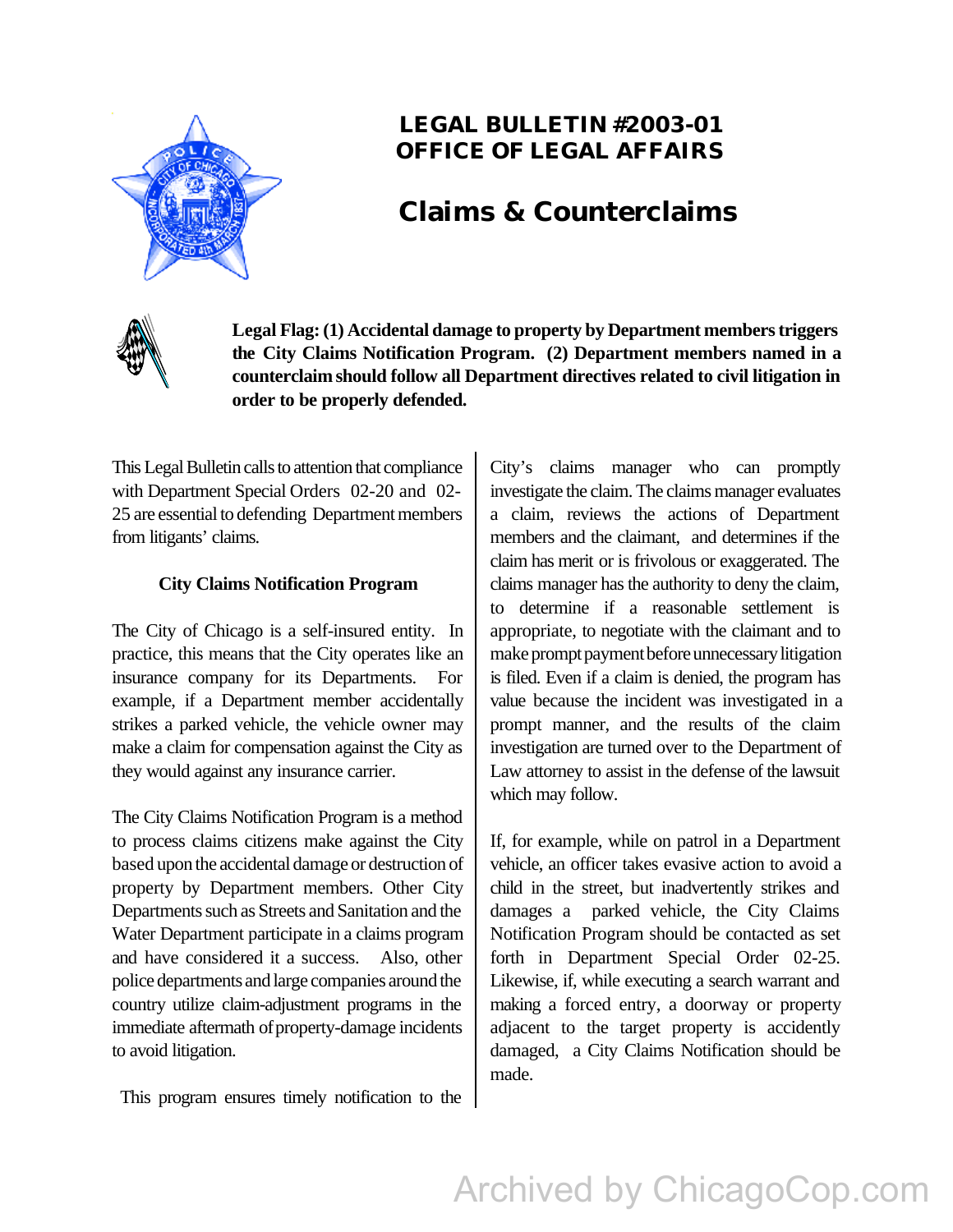When the City's claims manager promptly contacts the claimant, it has a positive impact on community relations and avoids emotional accusations made by citizens against Department members. It is preferable to make notification to the City's claims program, rather than be named as a defendant in a lawsuit.

#### **Counterclaims are lawsuits.**

Department members who sustain injury on duty sometimes sue citizens for compensation. The most common example of this occurs when officers are involved in motor-vehicle accidents caused by a citizen. Some officers hire their own attorneys and sue the motorist whom they believe caused the accident. Even though the accident occurred on duty and in a Department vehicle, the officer takes on the role of the plaintiff in this scenario and is represented by a private attorney.

It is very common in civil litigation for defendants to file a counterclaim and allege that the plaintiff (the on-duty officer) was really at fault and is responsible for damages. A counterclaim is a set of allegations which must be answered and defended against. Failure to answer and defend a counterclaim can result in a default judgment against the officer. Furthermore, wage garnishment can result.

Department members who choose to independently sue should anticipate being named in a counterclaim. If the counterclaim alleges that the incident occurred as a result of actions taken while in the performance of an officer's official duty, it is not likely that the private attorney will take on the defense of the counterclaim. Therefore, Department members should treat counterclaims as any other lawsuit against them.

Illinois law does not require service of counterclaims<sup>1</sup>; rather counterclaims are merely filed with the court as part of the on-going litigation. Any Department member who has filed suit should inform their private attorney to advise them immediately if a counterclaim is filed. Be aware that Illinois law permits only 21 days to respond to a counterclaim.<sup>2</sup>

Department members who are sued based upon on-duty incidents are obligated to follow

Department policy in order to ensure a proper defense by the City attorneys. Department members who are aware of a counterclaim against them should follow Department Special Order 02- 20, Section IV.

Department Special Order 02-20 requires that a member, who becomes aware of a legal proceeding in which the member is involved, make two notifications. First, immediately submit a photocopy of the counterclaim and a To-From-Subject report indicating the date, time, and manner in which the counterclaim was received to the Superintendent of Police, Attention: General Counsel to the Superintendent.

Secondly, within 24 hours of receiving the counterclaim, submit a photocopy of the counterclaim, a To-From-Subject report, and copies of relevant case reports, arrest reports, and related documents to the district/unit commanding officer. District/unit commanding officers will ensure that the requirements of the directive are met and will forward all the documents to the Superintendent of Police, Attention: General Counsel to the Superintendent.

In conclusion, members should familiarize

Timely Notice to Law Department

<sup>&</sup>lt;sup>1</sup>735 ILCS 5/2-608(b).

<sup>&</sup>lt;sup>2</sup>Il. St. S. Ct. Rule 182 (b).